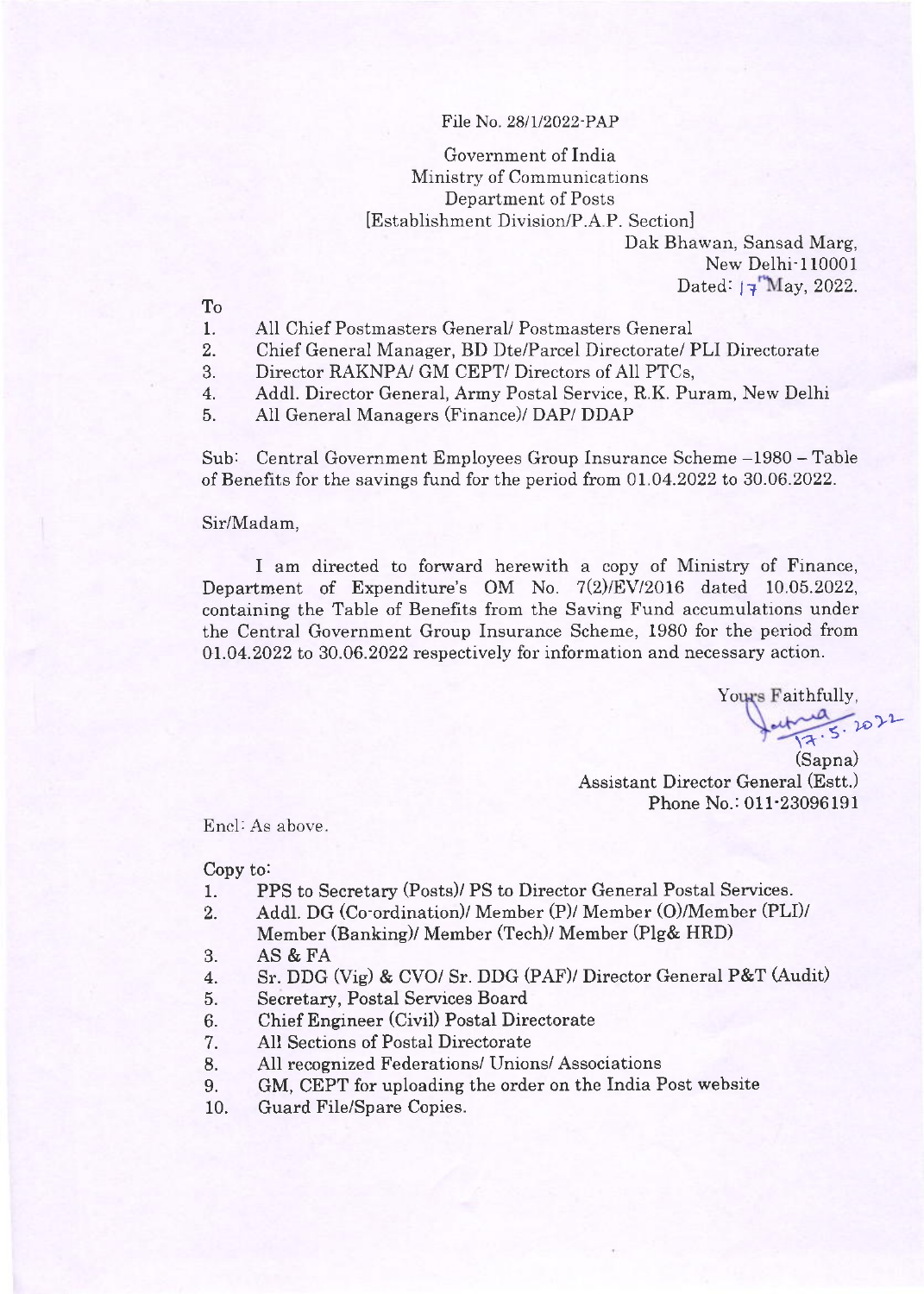No.  $7(2)/EV/2016$ Government of India Ministry of Finance Department of Expenditure E-V Branch

New Delhi, the  $10$  May, 2022

#### **OFFICE MEMORANDUM**

## Sub: Central Government Employees Group Insurance Scheme-1980 - Tables of Benefits for the savings fund for the period from 01.04.2022 to 30.06.2022.

The Tables of Benefits for Savings Fund to the beneficiaries under the Central Government Employees Group Insurance Scheme-1980, which are being issued on a quarterly basis from 01.01.2017 onwards, as brought out in this Ministry's OM of even number dated 17.03.2017, for the quarter from 01.04.2022 to 30.06.2022, as worked out by IRDA based on the interest rate of 7.1% per annum (compounded quarterly) as notified by the Department of Economic Affairs as per their Resolution No. 5(4)-B(PD)/2021 dated 01.04.2022, are enclosed.

The Tables enclosed are of two categories as per the existing practice. As hitherto,  $2$ the first Table of Benefits for the savings fund of the scheme is based on the subscription of Rs.10 p.m. from 1.1.1982 to 31.12.1989 and Rs.15 p.m. w.e.f. 1.1.1990 onwards. The second Table of Benefits for savings fund is based on a subscription of Rs.10 p.m. for those employees who had opted out of the revised rate of subscription w.e.f. 1.1.1990.

In so far as the persons serving in the Indian Audit and Accounts Department are  $3.$ concerned, these Orders are issued in consultation with the Comptroller and Auditor General of India, as mandated under Article 148(5) of the Constitution of India.

Hindi version of these orders is attached.  $4.$ 

 $(B. K. Manthan)$ Deputy Secretary to the Government of India

To

1. All Ministries/Department of the Central Government as per standard list.

2. Copy with spare copies for information and necessary action to C&AG, UPSC, all State Government etc. as per standard list.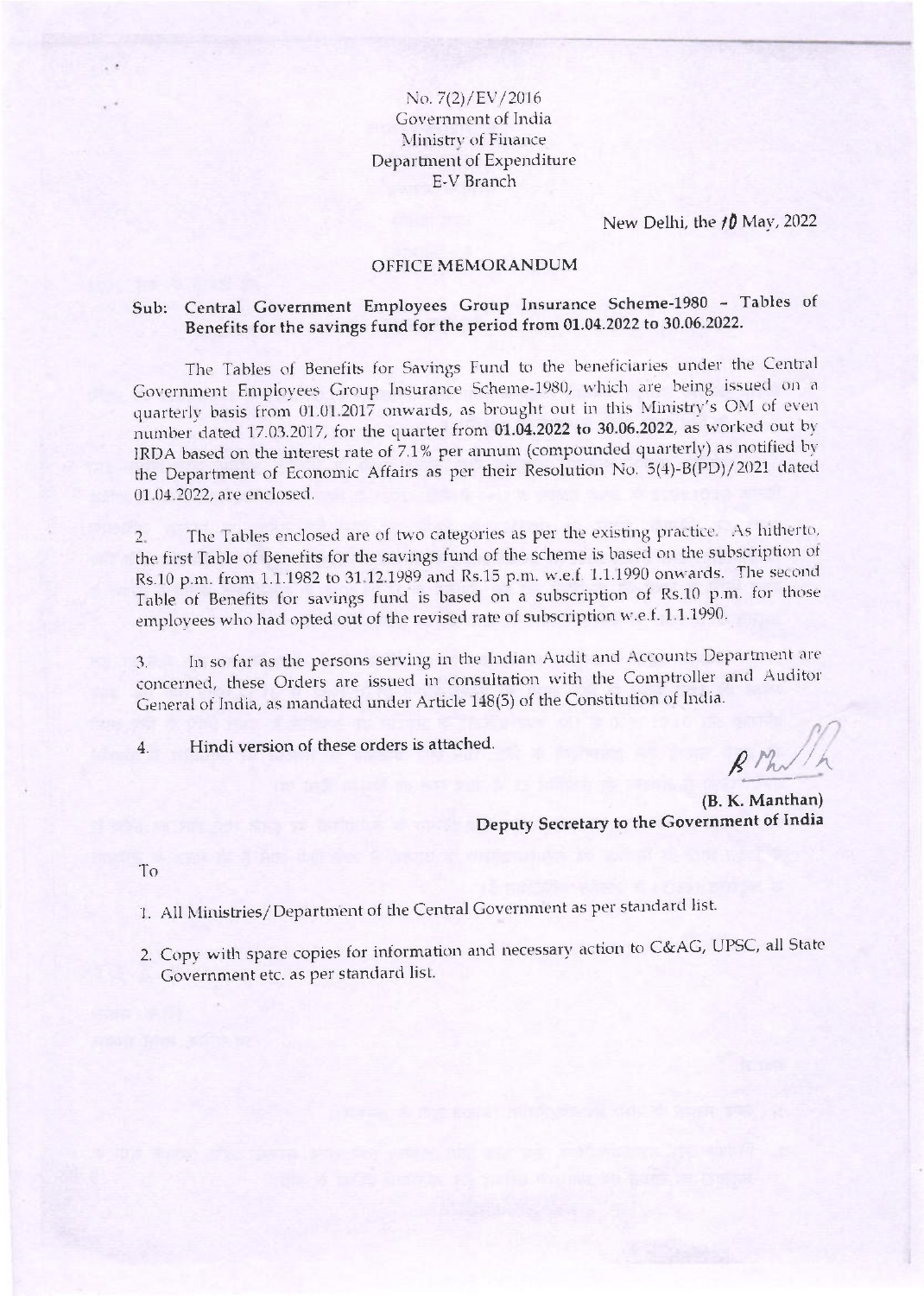सं. 7(2)/ई-V/2016 भारत सरकार वित्त मंत्रालय व्यय विभाग ई.∨ अनुभाग

नई दिल्ली,  $10$  मई, 2022

### <u>कार्यालय जापन</u>

विषयः केन्द्रीय सरकारी कर्मचारी सामूहिक बीमा योजना-1980 - 01.04.2022 से 31.06.2022 की अवधि के लिए बचत निधि के लाओं की सारणियां।

केन्द्रीय सरकारी कर्मचारी सामूहिक बीमा योजना-1980 के अंतर्गत, आर्थिक कार्य विभाग द्वारा दिनांक 01.01.2022 के अपने संकल्प सं.5(4)-बी(पीडी)/2021 के तहत यथा-अधिसूचित 7.1% की वार्षिक ब्याज दर (तिमाही आधार पर चक्रवृद्धि) के आधार पर बीमा विनियामक एवं विकास प्राधिकरण (आईआरडीए) द्वारा 01.04.2022 से 30.06.2022 की तिमाही के लिए तैयार की गई लाभार्थियों के लिए बचत निधि के लाओं की सारणियां, जो इस मंत्रालय के 17.03.2017 के समसंख्यक कार्यालय जापन के अनुसार 01.01.2017 से तिमाही आधार पर जारी की जा रही हैं, संत्रग्न हैं।

 $2.$ विद्यमान पद्धति के अनुसार संलग्न सारणियां दो श्रेणियों की हैं। जैसा कि अब तक होता था, इस स्कीम की बचत लिधि के लिए लाभों की पहली सारणी 01.01.1982 से 31.12.1989 तक 10/- रुपए प्रतिमाह और 01.01.1990 से 15/- रुपए प्रतिमाह के अंशदान पर आधारित है, बचत निधि के लिए लाभों की दूसरी सारणी ऐसे कर्मचारियों के लिए 10/- रुपए प्रतिमाह के अंशदान पर आधारित है जिन्होंने 01.01.1990 से अंशदान की संशोधित दर से बाहर रहने का विकल्प दिया था।

जहां तक भारतीय लेखापरीक्षा और लेखा विभाग के कर्मचारियों पर इनके लागू होने का संबंध है.  $\overline{3}$ . ये आदेश भारत के नियंत्रक एवं महालेखापरीक्षक के परामर्श से जारी किए जाते हैं जो भारत के संविधान के अनुच्छेद 148(5) के अंतर्गत अधिदेशित है।

 $97.3 - 1747$ 

(बी.के. मंथन) उप सचिव, भारत सरकार

सेवा में

- 1. केन्द्र सरकार के सभी मंत्रालय/विभाग (मानक सूची के अनुसार)।
- 2. नियंत्रक और महालेखापरीक्षक, संघ लोक सेवा आयोग, सभी राज्य सरकारों आदि (मानक सूची के अनुसार) को सूचना एवं आवश्यक कार्रवाई हेतु अतिरिक्त प्रतियों के साथ।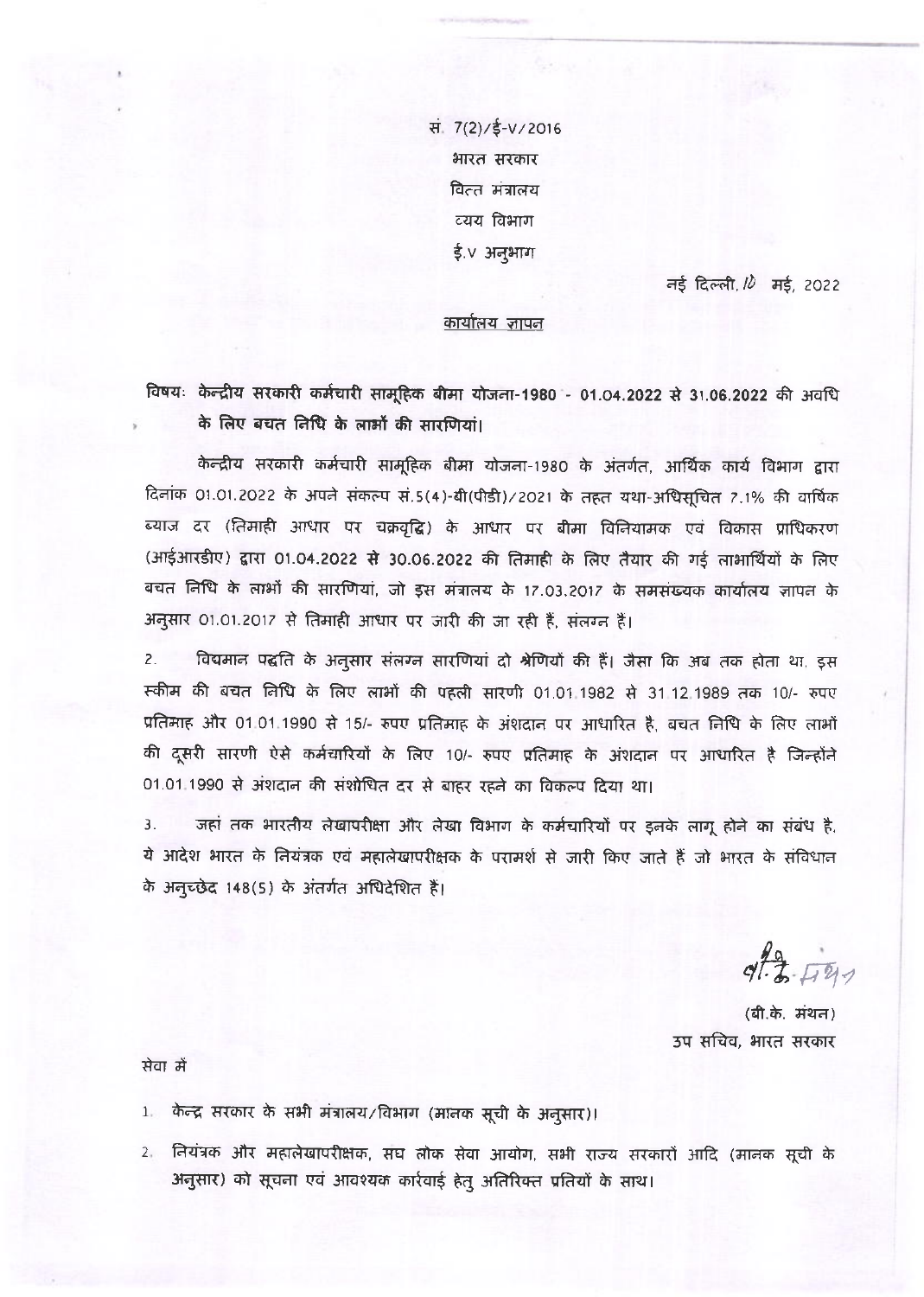#### CENTRAL GOVERNMENT EMPLOYEES GROUP INSURANCE SCHEME 1980

Contribution @ Rs. 10/- P.M upto 31.12.89 and Rs. 15 throughout after 1 1.90

Accumulated value of contribution from 1st January of year of Entry to the month and year of cessation

Year of cessation of membership - 2022 Month of cessation of membership

| Year of<br>Entry | Jan      | Feb                        | Mar               | April    | May      | June              | July | Aug | Sept | Oct | Nov | Dec |
|------------------|----------|----------------------------|-------------------|----------|----------|-------------------|------|-----|------|-----|-----|-----|
| 1982             | 45509.30 | 45787.49                   | 46067.31          | 46348.78 | 46631.90 | 46916.69          |      |     |      |     |     |     |
| 1983             |          | 41539.30 41794.14          | 42050.47          | 42308.31 | 42567.67 | 42828.55          |      |     |      |     |     |     |
| 1984             | 37964.61 | 38198.41                   | 38433.60          | 38670 16 | 38908.12 | 39147.48          |      |     |      |     |     |     |
| 1985             | 34751.20 |                            | 34966 11 35182 28 | 35399.72 |          | 35618.44 35838.45 |      |     |      |     |     |     |
| 1986             | 31877.84 | 32075 85                   | 32275.02          | 32475.36 |          | 32676 88 32879 59 |      |     |      |     |     |     |
| 1987             | 29293.52 | 29476 33                   | 29660.21          | 29845.17 |          | 30031 22 30218 36 |      |     |      |     |     |     |
| 1988             | 26985 48 |                            | 27154 71 27324 93 | 27496 16 |          | 27668.39 27841.64 |      |     |      |     |     |     |
| 1989             | 24898.47 |                            | 25055 42 25213 30 | 25372 10 | 2553184  | 25692.52          |      |     |      |     |     |     |
| 1990             | 23049.49 | 23195 57                   | 23342.50          | 23490 30 |          | 23638 97 23788 52 |      |     |      |     |     |     |
| 1991             | 20575.68 | 20707.21                   | 20839.51          | 20972.58 | 21106.45 | 21241.09          |      |     |      |     |     |     |
| 1992             | 18386.66 | 18505.31                   | 18624.66          | 18744 71 |          | 18865.46 18986.93 |      |     |      |     |     |     |
| 1993             |          | 16431 41 16538 56 16646 34 |                   | 16754 76 | 16863.81 | 16973 50          |      |     |      |     |     |     |
| 1994             |          | 14701 45 14798 42 14895 96 |                   | 14994.08 |          | 15092.78 15192.05 |      |     |      |     |     |     |
| 1995             |          | 13162.75 13250.68 13339 12 |                   | 13428.08 |          | 13517 56 13607.57 |      |     |      |     |     |     |
| 1996             |          | 11798.33 11878.23 11958 60 |                   | 12039 44 |          | 12120.75 12202.55 |      |     |      |     |     |     |
| 1997             | 10578 43 |                            | 10651 15 10724 30 | 1079788  | 10871,90 | 10946 34          |      |     |      |     |     |     |
| 1993             | 9503.05  | 9559,44                    | 9636 23           | 9703.41  | 9770.99  | 9838 96           |      |     |      |     |     |     |
| 1999             | 8538 17  | 8598.90                    | 8659 97           | 8721.41  | 8783,21  | 8845 37           |      |     |      |     |     |     |
| 2000             | 7688.07  | 7743.79                    | 7799.84           | 7856.22  | 7912.93  | 7969 97           |      |     |      |     |     |     |
| 2001             | 6931.47  | 6982,74                    | 7034.32           | 7086.19  | 7138.37  | 7190.86           |      |     |      |     |     |     |
| 2002             | 6259.89  | 6307.21                    | 6354.81           | 6402 69  | 6450.85  | 6499 29           |      |     |      |     |     |     |
| 2003             | 5642.25  | 5685.94                    | 5729.89           | 5774.09  | 5818.55  | 5863.28           |      |     |      |     |     |     |
| 2004             | 5086.74  | 5127,16                    | 5167.82           | 5208.72  | 5249.86  | 5291.24           |      |     |      |     |     |     |
| 2005             | 4573.54  | 4610.94                    | 4648.56           | 4686.40  | 4724.47  | 4762.76           |      |     |      |     |     |     |
| 2006             | 4099.41  | 4134.02                    | 4168.84           | 4203.86  | 4239.09  | 4274.52           |      |     |      |     |     |     |
| 2007             | 3661.39  | 3693.43                    | 3725.65           | 3758.07  | 3790.67  | 3823.47           |      |     |      |     |     |     |
| 2008             | 3256,73  | 3286.39                    | 3316.22           | 3346.23  | 3376.41  | 3406 77           |      |     |      |     |     |     |
| 2009             | 2882.89  | 2910.35                    | 2937.97           | 2965.75  | 2993.69  | 3021.80           |      |     |      |     |     |     |
| 2010             | 2537,52  | 2562.94                    | 2588.52           | 2614.24  | 2640.12  | 2666.15           |      |     |      |     |     |     |
| 2011             | 2218,44  | 2241.99                    | 2265.68           | 2289.51  | 2313.47  | 2337.58           |      |     |      |     |     |     |
| 2012             | 1923.43  | 1945.25                    | 1967.19           | 1989.26  | 2011.46  | 2033.79           |      |     |      |     |     |     |
| 2013             | 1652,36  | 1672.58                    | 1692 92           | 1713.38  | 1733 96  | 1754 66           |      |     |      |     |     |     |
| 2014             | 1403.66  | 1422.42                    | 1441.29           | 1460.26  | 1479.35  | 1498.55           |      |     |      |     |     |     |
| 2015             | 1175.58  | 1192.99                    | 1210 51           | 1228.13  | 1245.85  | 1263.68           |      |     |      |     |     |     |
| 2016             | 966.30   | 982.48                     | 998 76            | 1015 14  | 1031,61  | 1048.18           |      |     |      |     |     |     |
| 2017             | 774.28   | 789.33                     | 804.48            | 819.71   | 835.03   | 850.44            |      |     |      |     |     |     |
| 2018             | 597.37   | 611.39                     | 625.48            | 639.66   | 653.92   | 668.27            |      |     |      |     |     |     |
| 2019             | 433 49   | 446 54                     | 459.67            | 472.87   | 486.15   | 499 51            |      |     |      |     |     |     |
| 2020             | 28192    | 294 07                     | 306.30            | 318.60   | 330.98   | 343.43            |      |     |      |     |     |     |
| 2021             | 141.42   | 152.75                     | 164.15            | 175.62   | 187 15   | 19875             |      |     |      |     |     |     |
| 2022             | 10.50    | 21.06                      | 31.69             | 42.37    | 53.12    | 63.93             |      |     |      |     |     |     |

Interest"

8.80%

8.70%

8.70%

8.70%

8.00%

7.90%

7.80%

7.60%

#### Note:

| <b>Basis Used</b> |          |                       |            |            |
|-------------------|----------|-----------------------|------------|------------|
| From              | Т٥       | Interest <sup>*</sup> | From       | To         |
| 1.1.82            | 31.12.82 | 10%                   | 01.04.2012 | 31.03.2013 |
| 1.1.83            | 31.12.86 | 11%                   | 1.4.2013   | 31.03.2016 |
| 1.1.87            | 31.12.00 | 12%                   | 01.04.2016 | 30.09.2016 |
| 1.1.01            | 31.12.01 | 11%                   | 01.10.2016 | 31.12.2016 |
| 1.102             | 31.12.02 | 9.50%                 | 01.01.2017 | 31.03.2017 |
| 1.1.03            | 31.12.03 | 9.00%                 | 01.04.2017 | 30.06.2017 |
| 1.1.04            | 30.11.11 | 8.00%                 | 01.07.2017 | 31.12.2017 |
| 1.12.11           | 31.03.12 | 8.60%                 | 01.01.2018 | 30.09.2018 |
|                   |          |                       | 1.10.2018  | 31.12.2018 |
|                   |          |                       |            |            |

31.12.2018 8.00% 31.03.2019 **B.00%** 1.1.2019 \* interest p.a compounded quarterly

| From     | To                   | Interest" |
|----------|----------------------|-----------|
| 1.4.2019 | 30.6.2019            | 8.00%     |
| 1.7.2019 | 30.9.2019            | 7.90%     |
|          | 1.10.2019 31.12.2019 | 7.90%     |
| 1.1.2020 | 31.03.2020           | 7.90%     |
| 1.4.2020 | 30.06.2022           | 7.10%     |
|          |                      |           |

Savings Fund : 68.75% from 1.1.82 to 31.12.87 70%from 1.1.88 and onwards 31.25%from 1.1.82 to 31.12.87 Insurance Fund : 30% from 1.1.88 and onwards